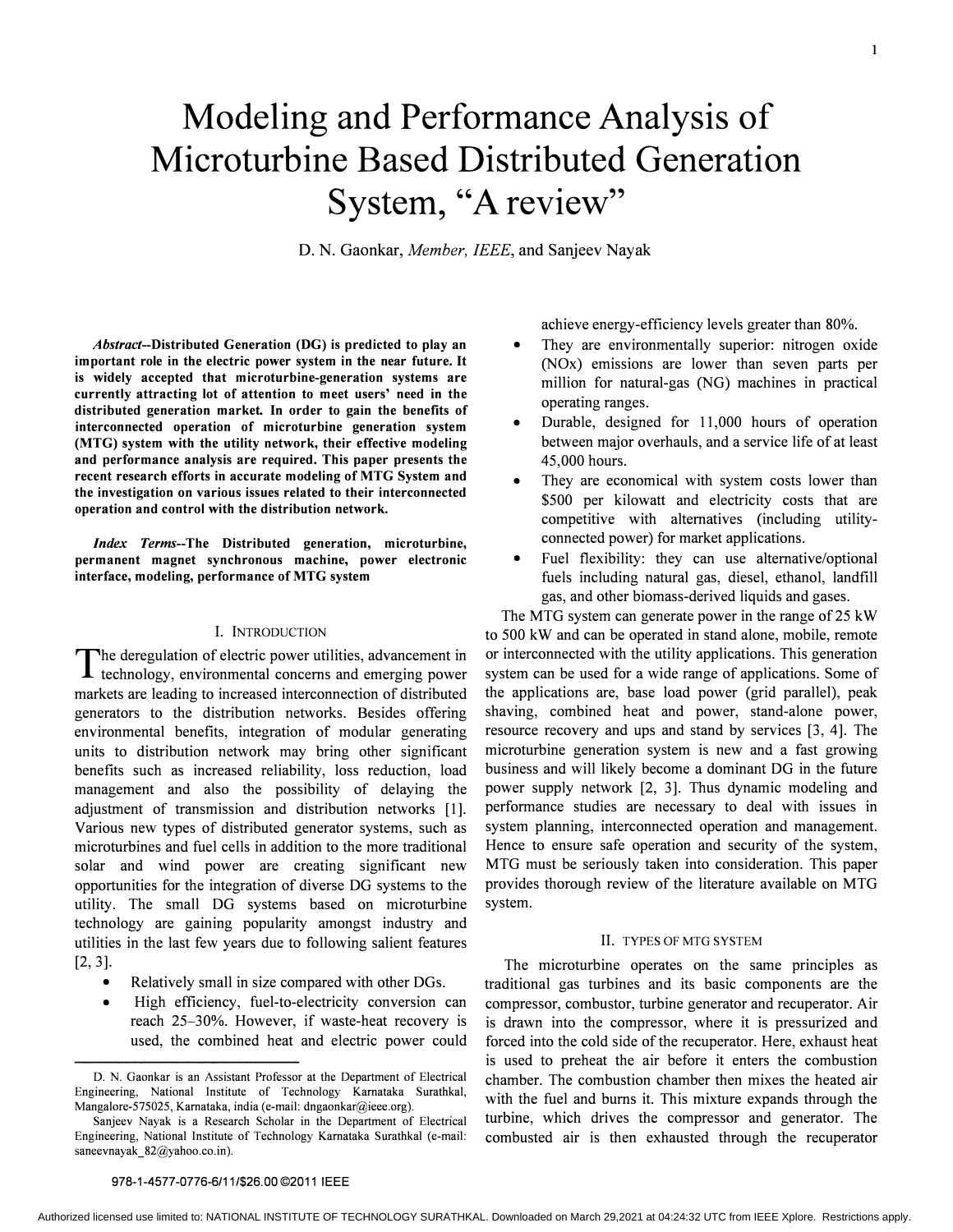before being discharged at the exhaust outlet.



(b)

Fig. I Schematic diagram of (a) single shaft MTG system (b) split shaft MTG system [3-5].

There are two types of micro turbine designs are available, based on position of compressor turbine and generator. Figure 1 (a) shows a high speed single shaft design with the compressor and turbine mounted on the same shaft along with the permanent magnet synchronous generator (PMSG). The generator generates the power at very high frequency ranging from 1500 to 4000 Hz. The high frequency voltage is first rectified and then inverted to a normal AC power at 50 or 60 Hz. Modeling of these DG systems is a significant challenge mainly due to the power electronic interface and control [3-5].

Another design is shown in Fig. I (b), in which the turbine on the first shaft directly drives the compressor while a power turbine on the second shaft drives the gearbox and conventional electrical generator (usually induction generator) producing 60/50Hz power. The two-shaft design features more moving parts but does not require complicated power electronics to convert high frequency AC power output to 60/50 Hz[4].

# III. MODELING OF MTG SYSTEM

The modeling of a MTG system consists mainly of three parts; the microturbine, permanent magnet synchronous machine (PMSM) and power electronic interfacing circuit with control.

#### A. Microturbine

The model of a heavy duty combustion gas turbine has

been presented in [6]. This is the basic model which has been used by several researchers to model the microturbine. An analog and PID governor control schemes for simple cycle, heavy duty gas turbines are described in [7]. The practical validation of these schemes is reported in [8]. In this it has been shown that the model structure given in [6, 9] is adequate to represent the combustion turbines of the different manufacturers. The Matlab/Simulink implementation of the microturbine model including all its control systems which is is shown in Fig. 2[5].



Fig. 2 Simulink/MATLAB implementation of microturbine model [5].

The model consists of temperature control, fuel control, turbine dynamics, and speed governor and acceleration control blocks [6] [7]. The droop governor is a straight proportional speed controller in which the output is proportional to the speed error. Speed control is usually modeled by using a leadlag transfer function or by a PID controller [6-9]. The temperature control is the common method of limiting gas turbine output at a predetermined firing temperature, independent of variation in ambient temperature or fuel characteristics. Acceleration control is used primarily during gas turbine startup to limit the rate of rotor acceleration prior to reaching governor speed. This ameliorates the thermal stress encountered during startup. Fuel systems are designed to provide energy input to the gas turbine in proportion to the product of the 'Vce' times the per unit speed [6].where 'Vce' represents the least amount of fuel required for a particular operating point. A nonlinear dynamic model of the MTG system is reported [10]. In this simplified transfer functions are used to model the turbine and governor. The modeling of split shaft design of microturbine are reported in [4,11].

The micro-turbines are much smaller in physical dimension than a conventional gas turbine. The length of each component of relatively short and the gas moves relatively fast speed inside the micro-turbine compartment hence each compartment of micro-turbine has a small thermodynamic time constant[ 12-13]. Thus any change in the input of fuel or the air flow of a micro-turbine affects its output mechanical power in short period of time. Therefore, thermodynamics of micro-turbine should be considered in the analysis of a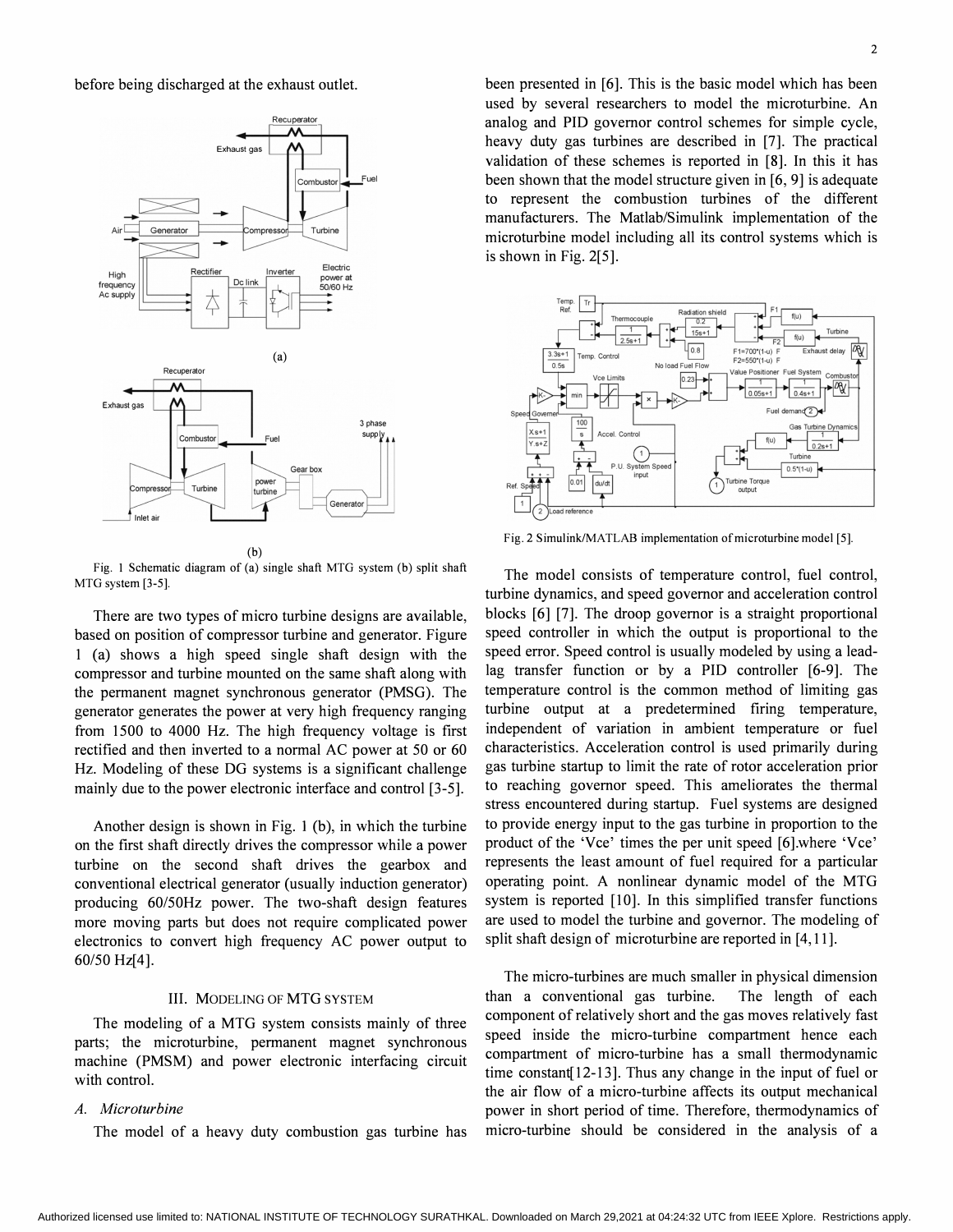dynamic performance of the MTG, and input mechanical power to the generator cannot be considered as constant value during electro-mechanical dynamics of generator.



Fig. 3 (a) Block diagram of micro-turbine system. (b) Micro-turbine controller. [13].

The thermodynamic model reported in [13] is shown in Fig. 3. The differential and algebraic equation corresponding to each compartment of micro-turbine are given in terms of gas pressure p(t), mass flow rate m(t) temperature T(t) and generated thermal power pth(t). The differential equation that governs the thermodynamic of each compartment of a microturbine is briefly explained in [12].

### B. PMSM

The important applications of permanent magnet synchronous machine are in the wind and microturbine based distributed generation systems. One of the major advantage of PMSM is the possibility of super high speed operation leading to a very small unit as the size of the machine decreases almost in directly proportion to the increase in speed. Super high speed PMSM is an important component of single shaft MTG system. The mathematical model of a PMSM is similar to that of the wound rotor synchronous machine. The following assumptions are made in the modeling [14,-15].

- Saturation is neglected although it can be taken into account by parameter changes.
- The induced EMF is sinusoidal.  $\frac{1}{\text{Statuj}}$
- Eddy currents and hysteresis losses are negligible. Fig. 5 Passive rectifier inverter interface with Starting and shut-down
- There are no field current dynamics. There are no field current dynamics.
- There is no cage on the rotor.

With the above assumptions the stator  $dq$ -axis voltage equations of the PMSM in the rotor reference frame are given by

$$
v_d = R_s i_d + L_d \frac{di_d}{dt} - \omega_r L_q i_q \tag{1}
$$

$$
v_q = R_s i_q + L_q \frac{di_q}{dt} + \omega_r L_d i_d + \omega_r \lambda_m
$$
 (2)

$$
T_e = 1.5P \left( \lambda_m i_q + (L_d - L_q) i_q i_d \right) \tag{3}
$$

$$
\frac{d}{dt}\theta_r = \omega_r \tag{4}
$$

 $T_e$  is the electromagnetic torque, B is combined viscous friction of rotor and load,  $\omega_r$  is the rotor speed, and J is the moment of inertia,  $\theta_r$  is rotor angular position and  $T_m$  is shaft mechanical torque. This is the standard current dynamics model (for control purposes) of a PMSM where, the stator resistance is denoted by  $R_s$ , the d-axis and q-axis inductances are  $L_d$  and  $L_q$  respectively,  $\lambda_m$  is the flux linkage due to the permanent magnets,  $v_d$  and  $v_q$  are  $dq$ - axis voltages,  $\omega_r$  is the rotor speed,  $i_d$  and  $i_q$  are the *dq*-axis current components. The



Fig. 4  $dq$ -axis equivalent circuit model of the PMSM (a)  $d$ -axis(b)  $q$ -axis

## C. Power Electronic Interface

The single shaft microturbine power electronic interface circuit is a critical component to convert the high frequency AC power produced by the generator into usable electricity. It represents significant design challenges, specifically in matching turbine output to the required load. There are different interface topologies available for connecting single shaft MTG systems to grid/isolated load. Figure 5 shows the passive rectifier and inverter combination with DC link [3, 5, 10]. In MTG system, the PMSM is required to operate as a motor during start-up and cool down cycles of microturbine engine [16]. To achieve the motoring operation of generator separate startup inverter is needed for passive rectifier and inverter topology as shown in Fig.5. This increases the cost of the system.



A cycloconverter and matrix converter shown in Fig. 6(a) can be used to interface the MTG system to the grid [17, 13]. These converters directly convert AC voltages at one frequency to AC voltages at another frequency with variable magnitude. For this reason, they are also called frequency changers. The disadvantages of these converters are that they have double the number of switches compared to the DC link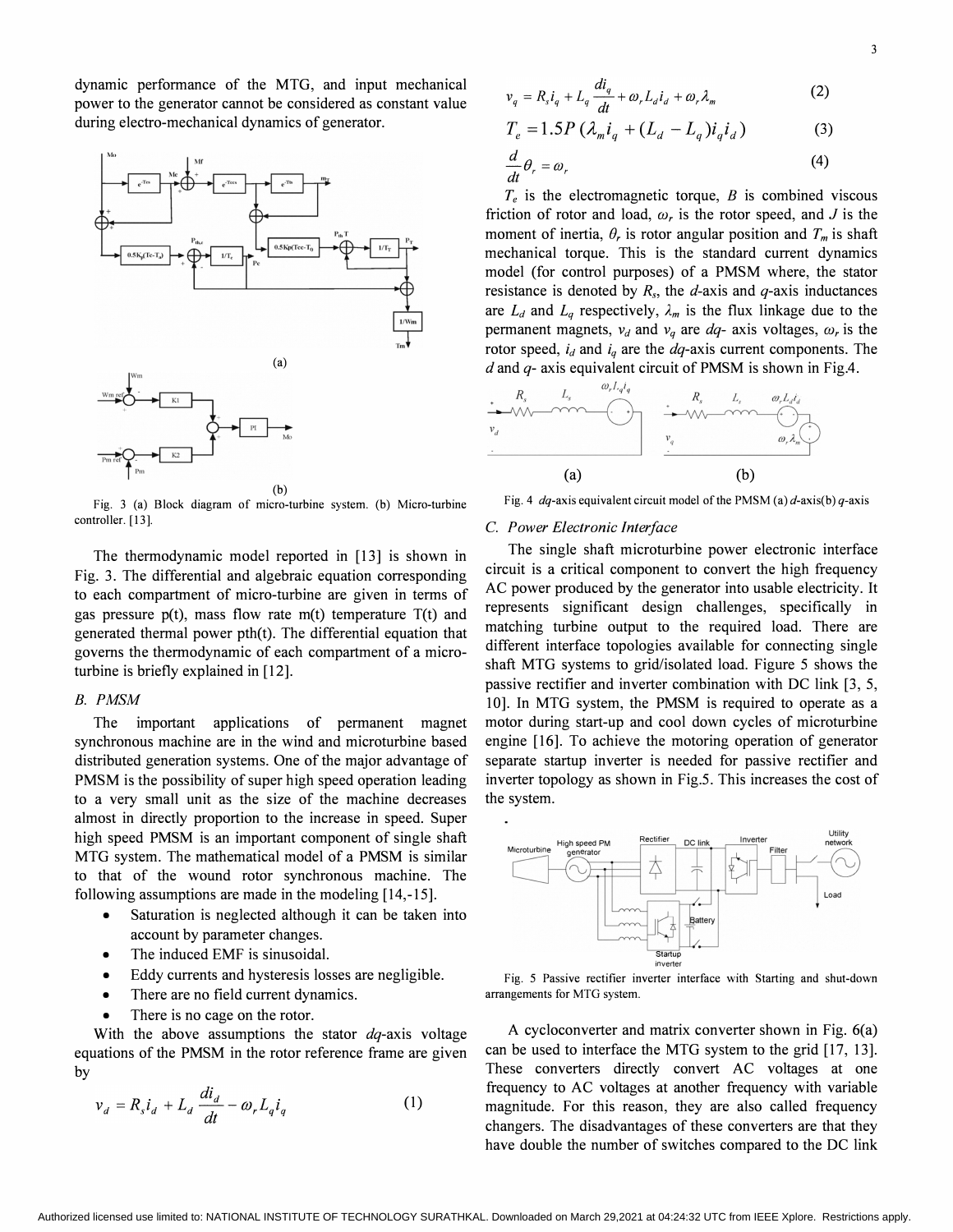approach and energy storage is not possible. If there is no DC link, any fluctuation on either side of the converter will directly influence the other side. The matrix converter shown in Fig.6 (b) can be used at lower frequency compared to PWM based converters [13]. Some advantages of the matrix converters are less thermal stress on the semiconductors during low output frequency and absence of the DC link capacitors which increases the efficiency and life time. The drawbacks of this topology are the intrinsic limitation of the output voltage, the unavailability of a true bi-directional switch; absence of decoupling between the input and the output of the converter. This may lead to some instability issues.







Fig. 6 a) Cycloconverter interface model (b) Matrix converter interface model.

The back to back voltage source converters (VSC) interface topology used in the modeling of MTG is shown in Fig.7. This topology allows bi-directional power flow between the converter and the grid and hence no separate starting arrangement is required [18-21]. At the time of starting, PMSM acts as motor and draws power from the grid to bring the turbine to certain speed. In this mode grid side converter acts as controlled rectifier and machine side converter acts as inverter and provides AC supply to the motor. This is also referred to as motoring mode operation of PMSM. During the generating mode PMSM acts as generator and power flows from MTG system to grid. The machine side and grid side converters act as controlled rectifier and inverter respectively. In both the modes of operation the grid-side converter

regulates the DC bus voltage, while the machine side converter controls the PMSM speed and displacement factor [18-21].



Fig. 7 MTG system with back to back converter interface [18-21]

# IV. PERFORMANCE STUDY OF MTG SYSTEM IN UTILITY INTERACTIVE / ISOLATED MODE

The dynamic models of microturbine generation system for isolated operations are reported in [3, 5, 22]. In these references a combustion gas turbine model presented in [6] is used to model the microturbine. A passive rectifier and inverter combination with DC link is used for interfacing the MTG system to isolated loads. The grid connected performance of a split shaft MTG system is given in [4, 23].

The reduced order model of microturbine using autoregression with exogenous signal (ARX) and nonlinear autoregressive exogenous (NARX) approaches are presented in [24,25] to analyze the dynamics of this micro-turbine. A new approach for power electronic interface control of utility interactive MTG system has been reported and tested in [26]. A grid connected model of MTG system with matrix converter and AC-DC-AC converters are reported in [13, 27] for the evaluation of the electromagnetic transients of MTG system. A novel power electronic interfacing topology combining three levels and two level converters in back to back connection for MTG system has been proposed in [28]. In [13, 27, 28] the thermodynamic model of the microturbine has been used for the simulation study using PSCAD/EMTDC software.The load following behavior of a MTG system with synchronous generator under islanded and grid-connected modes have been studied in [29] using simulation results with real life data.

The model of the MTG system with PV control (instead of normal PQ control) scheme for grid connected mode and stand alone operation with VF control and its performance study with rural distribution system is given in [30]. The Simulation of studies on MTG system in grid connected mode using PSCAD/EMTDC under different load conditions has been reported in[31] .The simulation and practical investigation on sensorless control of PMSM without position and speed sensor in the start process of a 30kW MTG system has been reported[32]. The modeling of back to back converter interface for MTG system is reported in [34].A study using dynamic model of a micro-turbine generation system for investigation of transient stability and voltage stability of distribution system is presented in [35]. A high efficiency drive system using micro-turbine generator based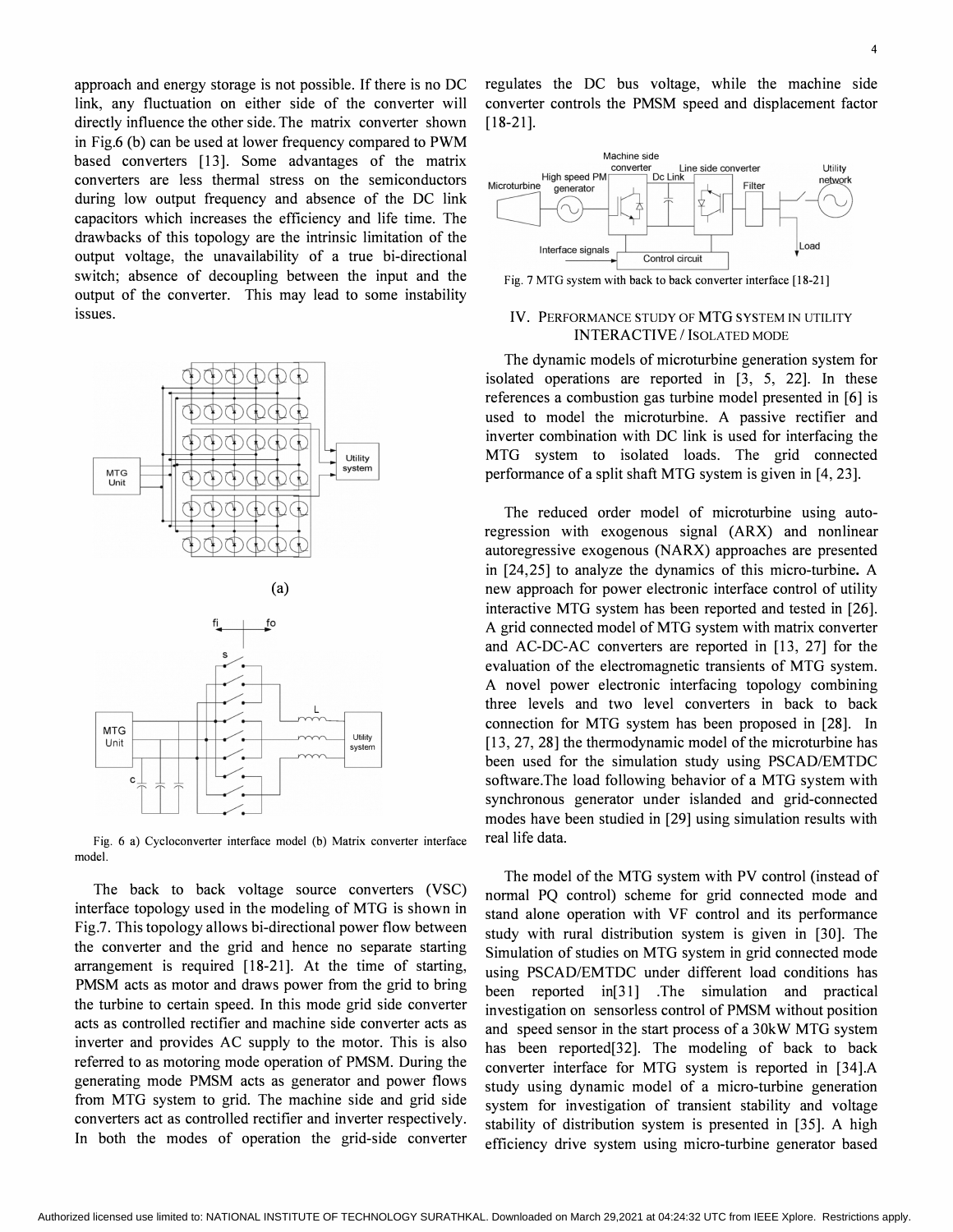on current phase and revolving speed optimization has been given in [36]. The study results of an investigation regarding the voltage and current harmonic characteristics of a new three-phase, 480 volt, and 30 kW microturbine generators under various load levels are given in [37].

The efficiency comparison of two power conditioning systems one with a passive rectifier, a boost converter, an inverter and the other composes of an active rectifier and an inverter for MTG system has been reported in[38].The performance investigation on MTG system in multi-machine distribution network has been presented in [17].The Expected advantages to Customers, to utilities and to environment, from the connection of a microturbine to a low voltage grid, in Portuguese study case are reported in[39]. A simulation study on use of induction generator as a viable substitute for PMSM in microturbine based dispersed generation systems due to its various advantages has been presented in [40].The method to reduce harmonic current in high speed MTG system using active filter is proposed in [41]. The detailed modeling of MTG system for grid connected/islanding mode of operation using back to back converter interface and its performance study has been presented in [19-21].

A seamless transfer of MTG system of operation between grid connected and islanding mode using simple PLL based technique and the performance study has been presented in [21]. The model of the MTG system consisting of microturbine, synchronous generator, and back-to-back power converters are presented in [42] along with the corresponding control methods. A controller based on artificial neural network (ANN) for standalone MT power plant has been proposed in [43]. In addition, the paper presents a comparison between the performance of the MT when using traditional PI and ANN controllers. The MTG system model with the double-SPWM control strategy for power electronic converters is presented in [44]. The simulation results reported in the same show that the model is suitable for transient study and analysis in island mode of the microgrid as well as grid connected operation.

In [45] an auto disturbance rejection control (ARDC) method has been presented and shown how ADRC can improve the stability of the microturbine system using load disturbance and robust simulation. A novel single neuron adaptive control algorithm is proposed in [46] for microturbine dynamics in combining with PID, based on radial basis function (RBF) neural network on-line identification. The algorithm has been applied in "100kW microturbine control and power converter system". The results of simulation are shown that the algorithm is very valid. In [47] new grid code requirements related to MTG system are highlighted and solution for the same has been presented. In this study result show that with the proposed solution MTG system is capable of riding through low voltage events while adhere to new grid code requirements.

#### V. CONCLUSION

The use of MTG system strongly contributes to a clean, reliable and cost effective energy for future. However, Integration of this DG unit into distribution system can create a significant challenge for the successful operation of utility network. As the issues are new and are the key for sustainable future power supply, lot of research is required to study their impacts and exploit them to the full extent. This paper presented the various research efforts in modeling of MTG system, and investigations on issues related to their operation and control in grid connected and isolated mode. The literature study indicates that the design of power electronic interface circuits for MTG system and its control offers a significant challenge to meet the various performance standards. And also, there is a need for effective solution to ensure that the performance of MTG system will not degrade the power quality, safety and reliability of the distribution system.

#### VI. REFERENCES

- [1] P. P. Barker, and R. W. de Mello, "Determining the impact of distributed generation on power systems: Part 1-Radial distribution systems," in Proc. IEEE Power Eng. Soc. Summer Meeting, vol. 3, 2000, pp. 1645-1656.
- [2] W.G. Scott, "Micro-turbine generators for distribution systems," IEEE Industry Applications Magazine, May/June 1998.
- [3] A. AI-Hinai and A. Feliachi, "Dynamic model of microturbine used as a distributed generator," in Proc. 34th South Eastern Symposium on System Theory, Huntsville, Alabama, 2002, pp. 209-213.
- [4] Y. Zhu and K. Tomsovic, "Development Of Models For Analyzing The Load-Following Performance of Microturbines And Fuel Cells," Journal of Electric Power Systems Research, vol. 62, pp. 1-11, 2002.
- [5] D. N. Gaonkar and R. N. Patel, "Modeling and simulation of microturbine based distributed generation system," in Proc IEEE Power India conference, New-Delhi, India, April 2006, pp. 256-260.
- [6] W. I . Rowen, "Simplified mathematical representations of heavy duty gas turbines," Journal of Engineering for Power, Trans. ASME, vol. 105, no. 4, pp. 865-869, Oct, 1983.
- [7] L. M. Hajagos and G. R. Berube, "Utility experience with gas turbine testing and modeling," in Proceedings, IEEE PES Winter Meeting, vol. 2, pp. 671-677 Jan. /Feb. 2001, Columbus, OH.
- [8] L.N. Hannet and Afzal Khan, "Combustion turbine dynamic model validation from tests," IEEE Trans. on Power Systems, vol.8, no.1, pp. 152-158, Feb.1993.
- [9] Working Group on Prime Mover and Energy Supply Models for System Dynamic Performance Studies, "Dynamic models for combined cycle plants in power system studies," IEEE Trans. Power System, vol. 9, no. 3, pp. 1698-1708, Aug.1994.
- [10] R. H. Lasseter, "Dynamic models for micro-turbines and fuel cells," Proceedings ,IEEE PES Summer Meeting, vol. 2, pp. 761-766, Jul. 2001, Vancouver, Canada
- [11] A. Al-Hinai, K. Schoder, and A. Feliachi, "Control of grid-connected split shaft microturbine distributed generator," System Theory,Proceedings of the 35th Southeastern Symposium, pp. 84 -88, 2003.
- [12] H. J. Nern, H. Kreshman, F. Fischer, and H. A. N. Eldin, "Modeling of the long term dynamic performance of a gas turbo generator set," in Proc. IEEE Conf. Control Applications, vol. 1, Aug. 1994, pp. 491-496.
- [13] Hassan Nikkhajoei, and M Reza Iravani. "A Matrix converter based micro-turbine distributed generation system" IEEE Transaction on Power Delivery, Vol, 20.No, 3. July 2005.
- [14] P. Pillay and R. Krishnan, "Modeling, simulation, and analysis of permanent-magnet motor drives, part I: the permanent-magnet synchronous motor drive," IEEE Trans. on Industrial Applications, vo1.25, no. 2, pp. 265-273, March-April 1989.